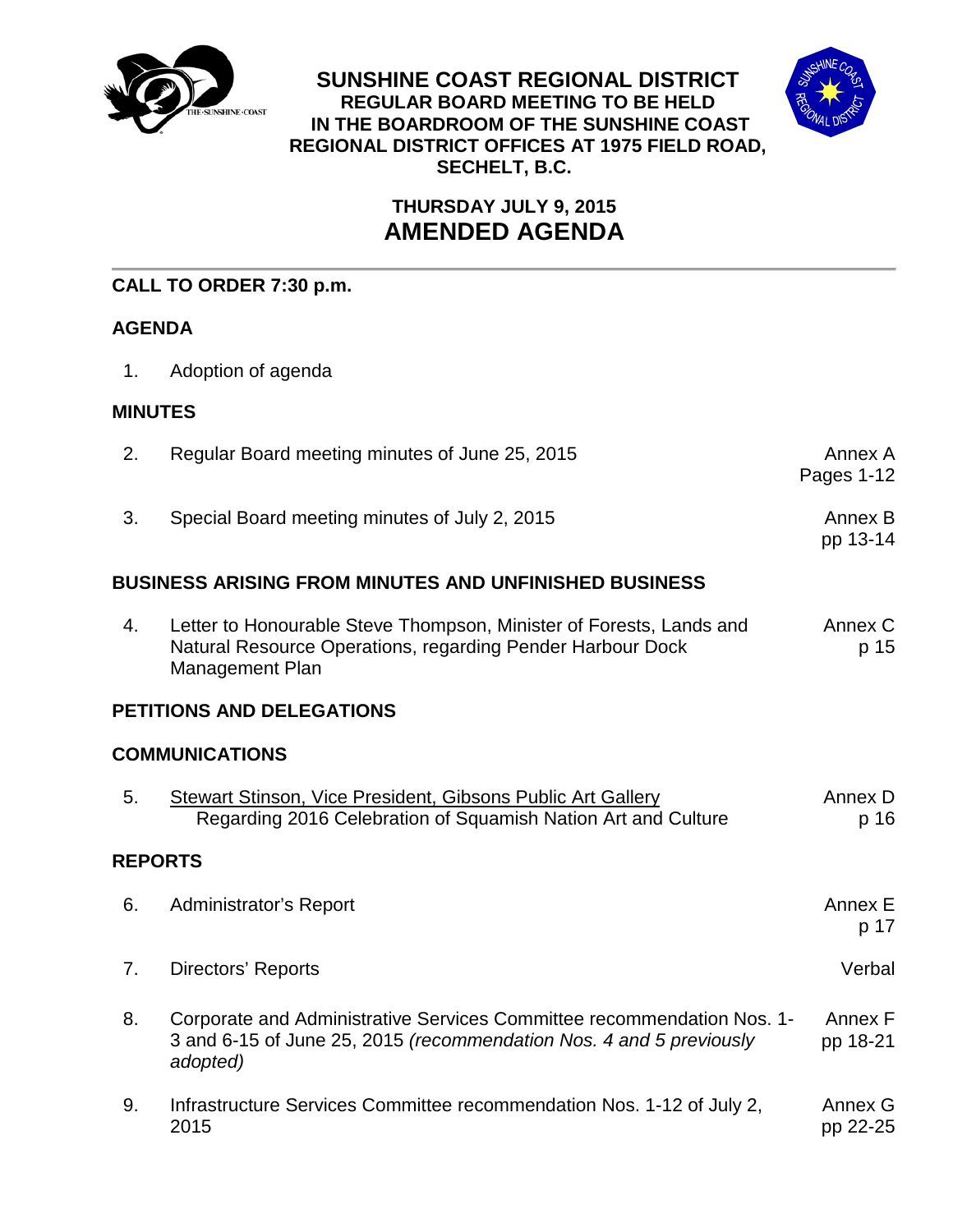| 9a             | <b>DADD</b> Planning and Development Committee recommendation Nos. 3<br>and 7 of July 9, 2015                                                                              | Late Item<br>p 25a   |  |  |  |  |  |
|----------------|----------------------------------------------------------------------------------------------------------------------------------------------------------------------------|----------------------|--|--|--|--|--|
| 10.            | Treasurer and Interim Chief Administrative Officer - 2015-2018 Strategic<br>Plan                                                                                           | Annex H<br>pp 26-39  |  |  |  |  |  |
| <b>MOTIONS</b> |                                                                                                                                                                            |                      |  |  |  |  |  |
| 11.            | THAT Tom Silvey be appointed to the Area A Advisory Planning<br>Commission.<br>(Voting - Electoral Area Directors - One vote each)                                         |                      |  |  |  |  |  |
| <b>BYLAWS</b>  |                                                                                                                                                                            |                      |  |  |  |  |  |
| 12.            | <b>DADD</b> "Halfmoon Bay Official Community Plan Amendment Bylaw No.<br>675.2, 2015"<br><b>Second Reading</b><br>(Voting - Electoral Area Directors - One Vote Each)      | Late Item<br>p 40-41 |  |  |  |  |  |
| 13.            | <b>⇒ADD</b> "Sunshine Coast Regional District Zoning Amendment Bylaw No.<br>310.160, 2015"<br><b>Second Reading</b><br>(Voting - Electoral Area Directors - One Vote Each) | Late Item<br>p 42    |  |  |  |  |  |

### **NEW BUSINESS**

### **IN CAMERA**

THAT the public be excluded from attendance at the meeting in accordance with Section 90 (1) (a), (c), (i) and (k) of the *Community Charter*, "personal information about an identifiable individual…", "labour relations or other employee relations", "the receipt of advice that is subject to solicitor-client privilege…", and "negotiations and related discussions respecting the proposed provision of a municipal service…".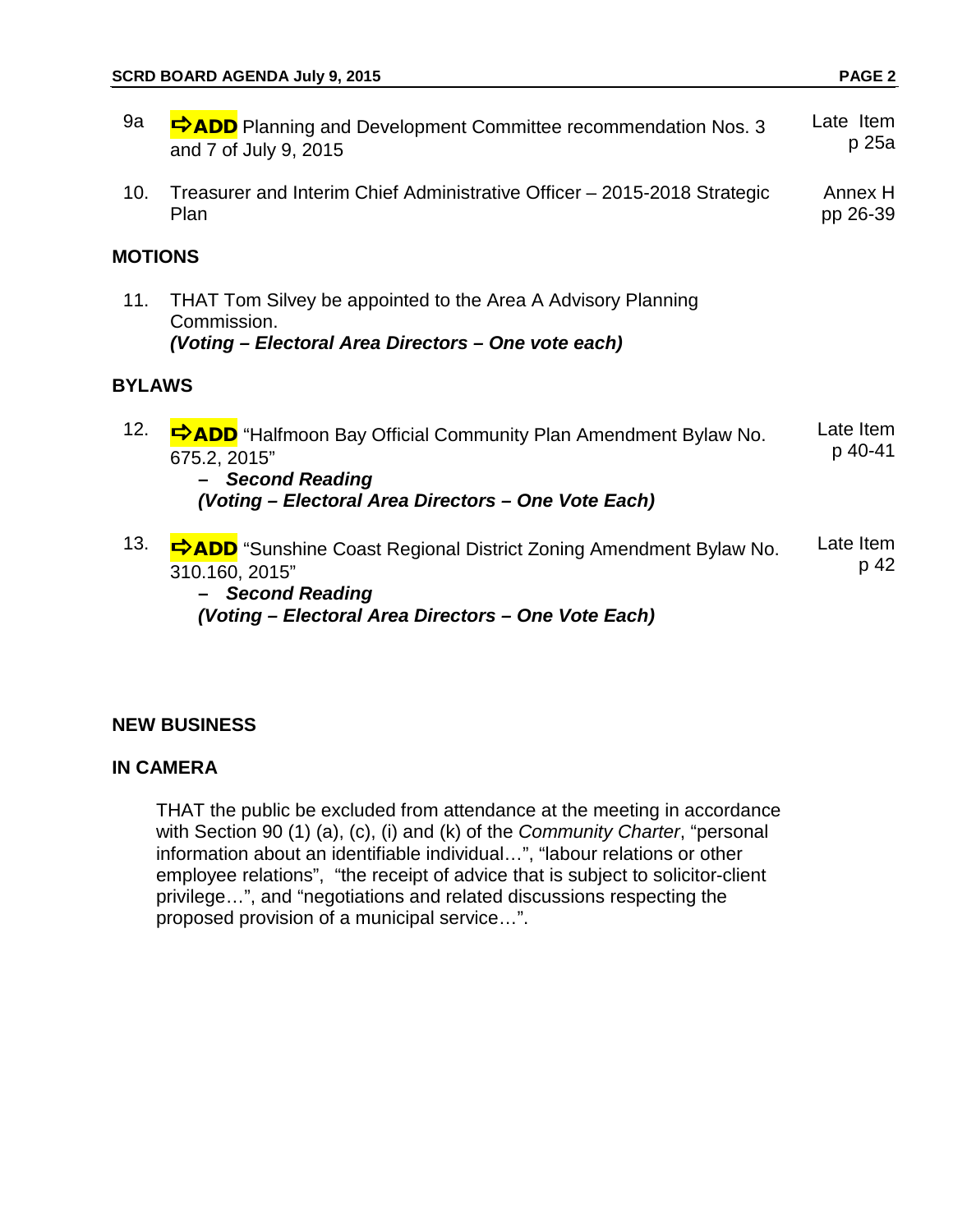**Recommendation No. 3** *Halfmoon Bay Official Community Plan Amendment Bylaw No. 675.2, 2015 Sunshine Coast Regional District Zoning Amendment Bylaw No. 310.160, 2015*

The Planning and Development Committee recommended that the staff report dated July 2, 2015 and titled "Halfmoon Bay Official Community Plan Bylaw 675.2 and Zoning Amendment Bylaw No 310.160 (Halfmoon Bay)" be received;

AND THAT pursuant to Section 882 of the *Local Government Act* Halfmoon Bay Official Community Plan Amendment Bylaw No. 675.2, 2015 be considered consistent with the Sunshine Coast Regional District Financial Plan and Waste Management Plan;

AND THAT *Halfmoon Bay Official Community Plan Amendment Bylaw No. 675.2, 2015*, as amended, be forwarded to the Board for Second Reading;

AND THAT *Sunshine Coast Regional District Zoning Amendment Bylaw No. 310.160, 2015,* be forwarded to the Board for Second Reading;

AND THAT a Public Hearing be scheduled for 7:00 pm, Thursday July 30, 2015 at Coopers Green Hall, located at 5500 Fisherman Road, in Halfmoon Bay;

AND THAT that Director Mauro be delegated as the Chair and Director Nohr be delegated as the Alternate Chair for the public hearing;

AND FURTHER THAT this recommendation be forwarded to the July 9, 2015 Regular Board meeting for adoption.

**Recommendation No. 7** *Sunshine Coast Regional Economic Development Initiative*

The Planning and Development Committee recommended that the GM, Planning and Development report dated July 9, 2015 and titled "Sunshine Coast Regional Economic Development Initiative" be received;

AND THAT the SCRD Board approves in principle the Sunshine Coast Economic Development Charter, including the development of a Sunshine Coast Regional Economic Development entity;

AND THAT Director Nohr be appointed as the SCRD representative to the temporary Steering Committee and Director Mauro be appointed as the alternate;

AND THAT the public, Chambers of Commerce and other economic development organizations be made aware of the SCRD Board's decision with respect to the Sunshine Coast Regional Economic Development project;

AND FURTHER THAT this recommendation be forwarded to the July 9, 2015 Regular Board meeting for adoption.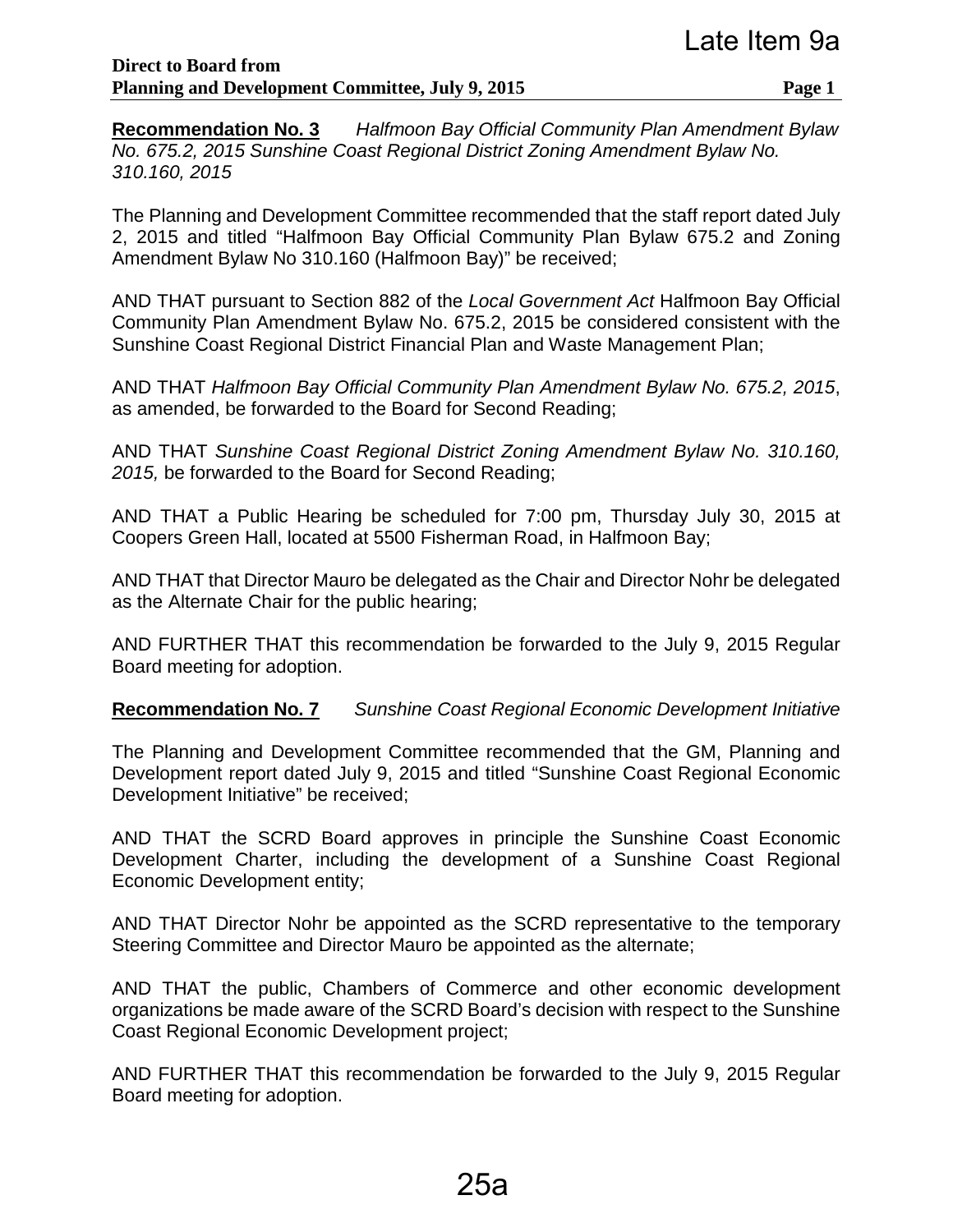#### **SUNSHINE COAST REGIONAL DISTRICT ZONING AMENDMENT BYLAW No. 675.2, 2015**

A bylaw to amend the "Halfmoon Bay Official Community Plan Bylaw No. 675, 2013".

The Board of Directors of the Sunshine Coast Regional District, in open meeting assembled, enacts as follows:

#### **PART A - CITATION**

.

1. This bylaw may be cited as the "Halfmoon Bay Official Community Plan Amendment Bylaw No. 675.2, 2015".

#### **PART B – AMENDMENT**

- 2. Section '9.b. Residential Land Use Policies' be amended by adding the following text:
	- 9.33 Subject to a rezoning application, the minimum parcel area may be reduced to provide for subdivision of a single parcel without amendment to this Plan:
		- 1) Where there had been a significant change, such as the introduction of SCRD water supply service, to the property since the OCP was adopted;
		- or
		- 2) Subject to the following conditions:
			- (a) The parcel is zoned and of sufficient area to allow for two dwellings;
			- (b) The parcel must be at least twice the area of the average parcel in the neighbourhood. Calculation of the average area shall not include the subject parcel. The neighbourhood:
				- (i) is those properties with the same Official Community Plan land use designation,
				- (ii) is within the same zone and subdivision district as set out in *Sunshine Coast Regional District Zoning Bylaw No. 310, 1987*;
				- (iii) is within 150 metres of the subject property's parcel boundary; and
				- (iv) does not include bare land strata properties.
			- (c) Waste water treatment/septic fields provision meets Ministry of Health requirements as demonstrated in a report provided by a qualified professional;
			- (d) Meet the requirements set out in section 402 and 403 of *Sunshine Coast Regional District Zoning Bylaw No. 310, 1987* regarding minimum contiguous area;
			- (e) The subject property is to be connected to the SCRD water supply service if provided.
		- 3) Each parcel created by the subdivision will be limited to one single-family dwelling in addition to other uses permitted in *Sunshine Coast Regional District Zoning Bylaw No. 310, 1987.*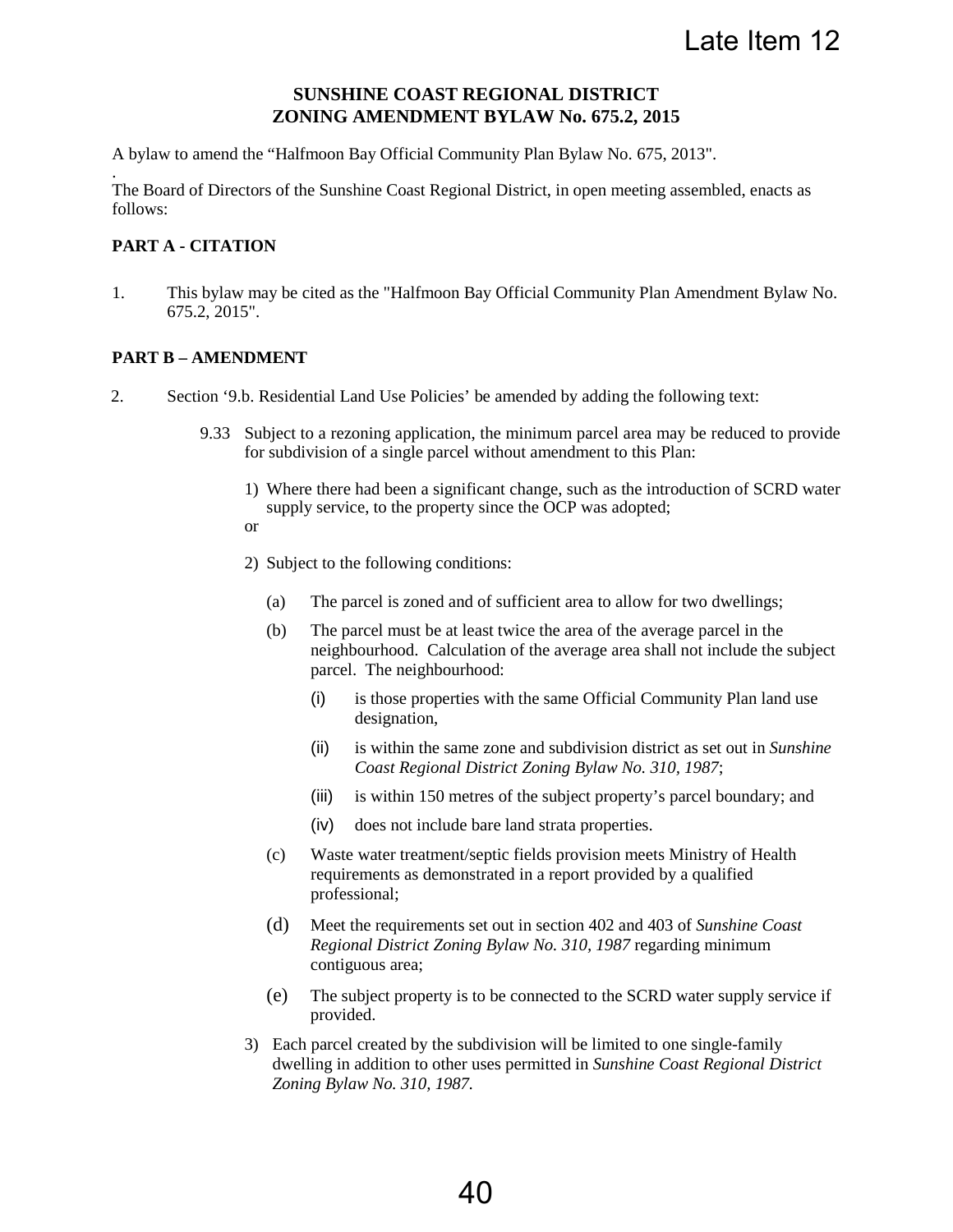### **PART C - ADOPTION**

| PURSUANT TO SECTION 879 OF THE LOCAL<br><b>GOVERNMENT ACT CONSULTATION</b>                                                                                                                               |                  |                   |              |             |
|----------------------------------------------------------------------------------------------------------------------------------------------------------------------------------------------------------|------------------|-------------------|--------------|-------------|
| REQUIREMENTS CONSIDERED this                                                                                                                                                                             | 23 <sup>rd</sup> | DAY OF            | <b>APRIL</b> | 2015        |
| <b>READ A FIRST TIME this</b>                                                                                                                                                                            | 23 <sup>rd</sup> | DAY OF            | <b>APRIL</b> | 2015        |
| READ A SECOND TIME AS AMENDED this                                                                                                                                                                       |                  | DAY OF            | <b>MONTH</b> | <b>YEAR</b> |
| CONSIDERED IN CONJUNCTION WITH THE<br>SUNSHINE COAST REGIONAL DISTRICT<br>FINANCIAL PLAN AND ANY APPLICABLE WASTE<br>MANAGEMENT PLANS AND THE 10-YEAR WATER<br>PLAN PURSUANT TO SECTION 882 OF THE LOCAL |                  |                   |              |             |
| <b>GOVERNMENT ACT this</b>                                                                                                                                                                               |                  | DAY OF            | <b>MONTH</b> | <b>YEAR</b> |
| PUBLIC HEARING HELD PURSUANT TO<br>THE LOCAL GOVERNMENT ACT this                                                                                                                                         |                  | DAY OF            | <b>MONTH</b> | <b>YEAR</b> |
| <b>READ A THIRD TIME this</b>                                                                                                                                                                            |                  | DAY OF            | <b>MONTH</b> | <b>YEAR</b> |
| <b>ADOPTED</b> this                                                                                                                                                                                      |                  | DAY OF            | <b>MONTH</b> | <b>YEAR</b> |
|                                                                                                                                                                                                          |                  | Corporate Officer |              |             |
|                                                                                                                                                                                                          |                  |                   |              |             |

Chair

<sup>\\</sup>scrd.ad\files\users\Sherry.Reid\Downloads\Bylaw 675.2 for second reading 2015-Jul-09.docx